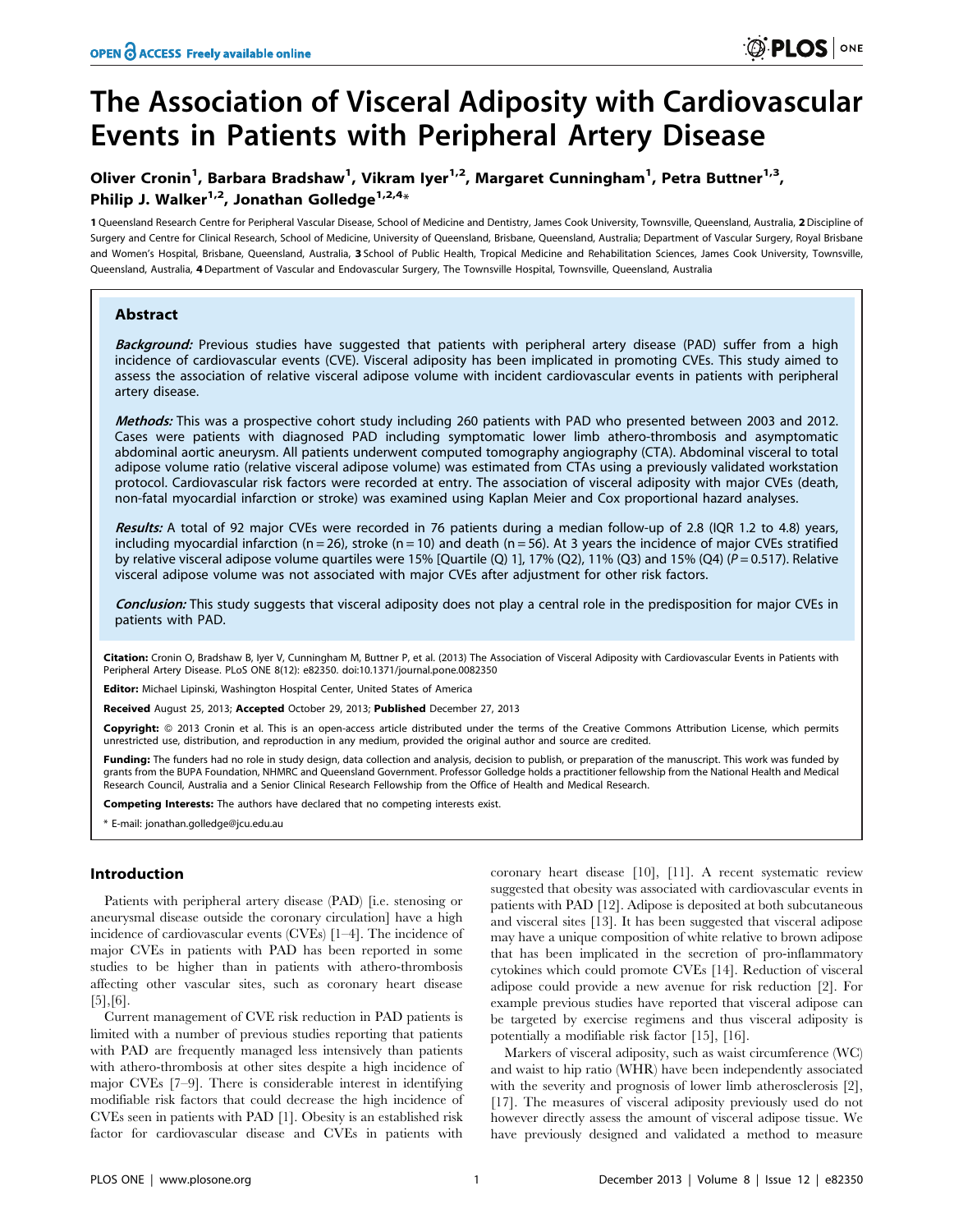visceral adipose volume from thresholded computed tomographic angiography (CTA) images [18]. The association of visceral adipose volume with incident CVEs in patients with PAD has not been previously assessed. The aim of this study was to assess the association between visceral adipose volume and incident major CVEs in patients with PAD.

## Methodology

## Study Participants and Definitions

This research was approved by the Townsville Health Service District Human Research Ethics Committee. This was a prospective cohort study of patients who presented to The Townsville Hospital vascular clinic between May 2003 and February 2012. Patients presented to clinic for investigation or surveillance of PAD. Patients were assessed by a vascular surgeon that diagnosed PAD based on appropriate symptoms and signs of lower limb athero-thrombosis and CTA imaging evidence of lower limb atherosclerosis or abdominal aortic aneurysm (AAA). AAA was defined as an infra-renal aortic diameter  $\geq 30$  mm. All included patients were diagnosed with lower-limb athero-thrombosis, AAA or both. Inclusion criteria were as follows: 1) Verbal and written consent; and 2) a clinical need for CTA. Exclusion criteria were: 1) Urgent requirement for peripheral vascular surgical intervention; 2) contra-indication to CTA. There were no further inclusion or exclusion criteria.

## Computed tomography angiography analysis

All CTAs were performed at The Townsville Hospital using a 64-slice multi-scanner (Philips, North Ryde, NSW) under a set protocol. Images were recorded at 3 mm intervals with a slice thickness of 3 mm enabling the construction of 3 mm adjoining axial images for analysis. One hundred millimetres of Ultravist 300 contrast agent was administered intra-venously by an automatic CTA injection driver system (MEDRAD). The CTA imaging commenced once the Hounsfield Unit (HU) at the centre of the aorta reached 130. CTA imaging was transferred to Philips MxView Visualisation Workstation software for analysis. The two researchers performing measurements underwent a comprehensive training program provided by a clinician experienced in use of the workstation.

#### Assessment of abdominal adipose volume

A protocol was designed which combined techniques described in published literature with approaches learnt whilst performing aortic volumetric analysis [19–23]. This protocol has been previously described [18]. Briefly, the radiographic threshold was set to the pre-defined threshold for adiposity (CH  $-120$  HU, WH 75 HU). The axial slice at which the superior aspect of the first sacral body appeared was identified. The ''Volume of Interest'' tool was used to manually circumscribe the entire torso at this slice. The axial slice 125 mm cephalad to the first slice was identified and circumscribed with the ''Volume of Interest'' tool. In a semi-automated system, the axial slices between these points were methodically joined to form a deposit of adipose tissue. ''Tissue Volume'' was selected to provide the total adipose tissue volume.

In a similar process the visceral adipose volume was calculated from axial CTA images. Firstly the visceral compartment at the most superior aspect of the first sacral body was manually traced using the ''Volume of Interest'' tool. Secondly the visceral compartment on the axial slice 125 mm cephalad was circumscribed. The axial slices between these points were joined in a semi-automated fashion to create an estimation of the visceral adipose volume. Subcutaneous adipose volume was calculated from the difference between total and visceral adipose volumes. Measurements were displayed to the nearest  $0.01 \text{ cm}^3$  [18].

### Reproducibility analysis for adipose volume

A reproducibility analysis of the first 15 participants recruited into the study was completed by two observers as previously reported [18]. Intra-observer reproducibility measurements were completed three times with at least one week in between measurement sets. Inter-observer reproducibility was completed at least one week after the intra-observer measurements were complete. Data was analysed by a third independent observer. The intra- and inter-observer concordance correlation coefficients (CCC) for total adipose volume measurements were 1.0 (95% CI, 1.0 to 1.0) and 1.0 (95% CI, 1.0 to 1.0) respectively. The intra- and inter-observer average coefficients of variation (ACV) for total adipose volume were 0.8% and 1.2% respectively. The CCCs for intra- and inter-observer visceral adipose volumes were 1.0 (1.0 to 1.0) and 1.0 (1.0 to 1.0) respectively. The ACV for intra- and interobserver visceral adipose volume were 1.9% and 3.4% respectively.

## Clinical data

Baseline characteristics collected for each patient at entry to the study included: Gender; age; hypertension; diabetes; coronary heart disease and medication prescription. Diabetes and hypertension were defined by history of diagnosis or treatment of these conditions. History of smoking was defined as ever or never smoked. Coronary heart disease was defined by a history of angina, myocardial infarction or coronary revascularisation. Current medication history was recorded with respect to prescription of angiotensin converting enzyme (ACE) inhibitors, angiotensin receptor blockers, aspirin, beta-blockers, calcium channel blockers, other anti-platelet medication, statins and warfarin.

#### Follow-up for cardiovascular events

After the initial assessment and imaging the frequency of patient review was dependent on the patient's presenting complaint. Patients with intermittent claudication were typically reviewed six months after entry to the study and annually thereafter. Patients with small AAAs (i.e. 30–39 mm) were typically reviewed annually and patients with larger AAAs (i.e.  $\geq 40$  mm) were typically reviewed bi-annually.

The primary outcome measure in this study was the incidence of major CVEs including non-fatal myocardial infarction, nonfatal stroke or death. Secondary outcome measures were non-fatal myocardial infarction and non-fatal stroke. Outcome data was recorded either at clinic appointments or during hospital admissions. Cause of death was verified by the death certificate where possible. Patient charts were reviewed to ensure hospital admissions were not missed.

## Statistical analysis

Based on previous studies we estimated over an average followup of approximately three years that the incidence of death, myocardial infarction or stroke would be 30% [2], [24]. We planned to perform a Cox proportional analysis to assess the association of visceral adiposity with cardiovascular events adjusted for the following risk factors: Age, gender, coronary heart disease, diabetes, hypertension and smoking. Thus we estimated that we needed to include approximately 230 patients in order to achieve 10 outcome events per risk factor included in the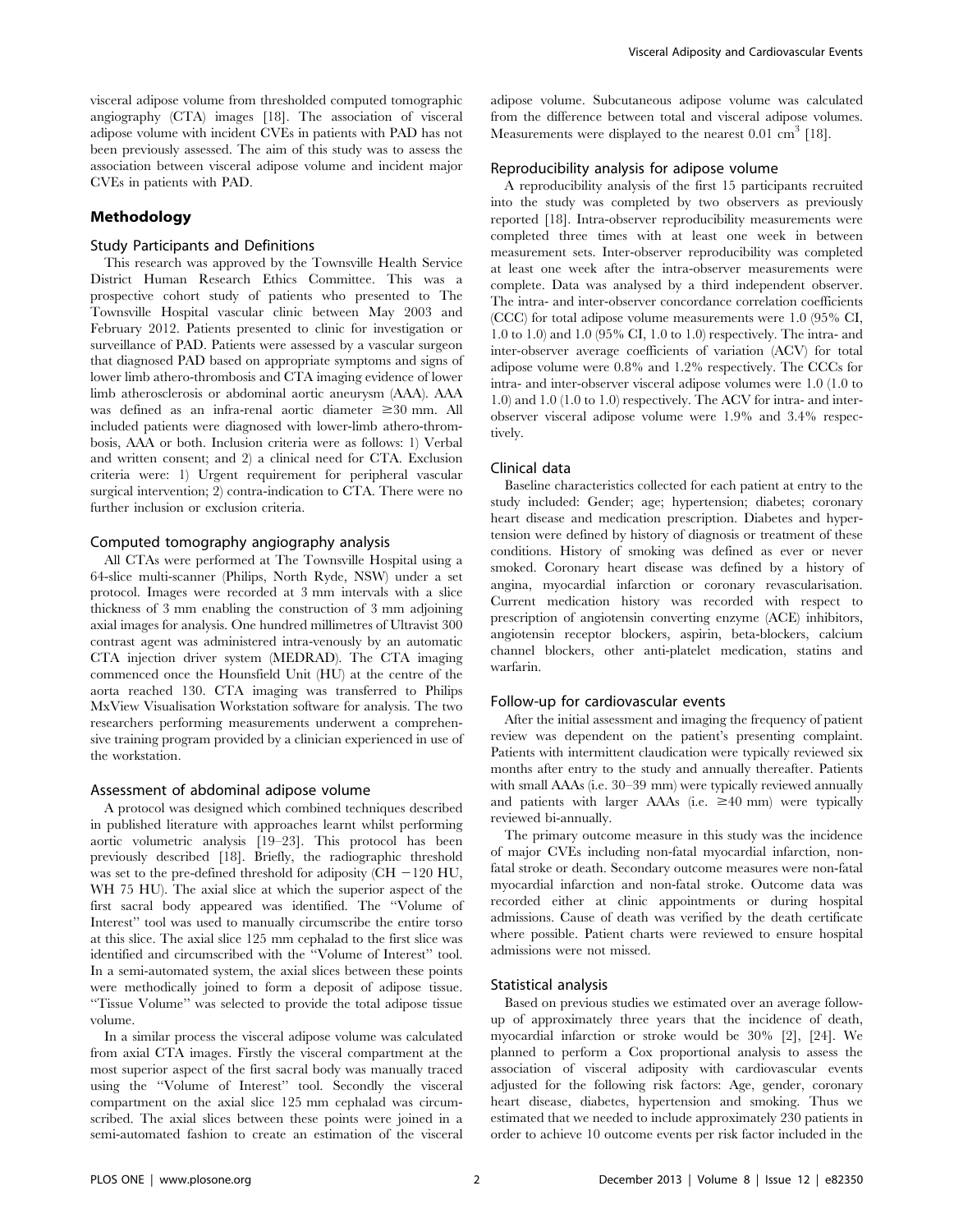Table 1. Association of entry cardiovascular risk factors with visceral adiposity at the time of CTA imaging.

#### Relative visceral adipose volume

| Characteristic                         | Quartile 1 $(n = 65)$  | Quartile $2(n=65)$     | Quartile $3(n=65)$     | Quartile $4(n=65)$     | $P$ value      |
|----------------------------------------|------------------------|------------------------|------------------------|------------------------|----------------|
| Age (years)                            | 70 (62-76)             | $68(61 - 75)$          | 72 (65-76)             | 70 (64-76)             | 0.188          |
| Body Mass Index (kg/m <sup>2</sup> )   | 26.8 (23.7-29.9)       | 28.7 (24.2-31.1)       | 28.7 (25.1-31.4)       | 28.4 (26.1-31.7)       | 0.240          |
| Coronary Heart Disease                 | 28 (43)                | 38 (58)                | 31 (48)                | 38 (58)                | 0.193          |
| Diabetes mellitus                      | 15(23)                 | 18 (28)                | 21(32)                 | 30(46)                 | 0.031          |
| Ever smoked                            | 55 (85)                | 54 (83)                | 58 (89)                | 59 (91)                | 0.512          |
| History of Stroke                      | 6(9)                   | 6(9)                   | 4(6)                   | 11(17)                 | 0.219          |
| Hypertension                           | 50 (77)                | 46 (71)                | 50 (77)                | 57 (88)                | 0.131          |
| Male gender                            | 16(25)                 | 53 (82)                | 58 (89)                | 65 (100)               | < 0.001        |
| Waist Circumference (cm)               | 95.5 (80.5-105.8)      | 98.0 (84.0-108.0)      | 105.0 (92.0-118.0)     | 106.0 (92.0-118.0)     | 0.016          |
| Abdominal aortic aneurysm              | 19 (29)                | 25 (38)                | 33 (51)                | 29 (45)                | 0.078          |
| Intermittent claudication              | 40 (62)                | 32 (49)                | 27(42)                 | 29 (45)                | 0.110          |
| AAA & IC                               | 6(9)                   | 8(12)                  | 5(8)                   | 7(11)                  | 0.836          |
| <b>Medications</b>                     |                        |                        |                        |                        |                |
| Aspirin                                | 43 (66)                | 46 (71)                | 42 (65)                | 45 (69)                | 0.872          |
| <b>ACE</b> inhibitor                   | 21 (32)                | 31 (48)                | 26 (40)                | 29 (45)                | 0.307          |
| Angiotensin receptor blocker           | 17(26)                 | 8(12)                  | 9(14)                  | 16(25)                 | 0.092          |
| Beta-Blocker                           | 25 (38)                | 29 (45)                | 18 (28)                | 24 (37)                | 0.251          |
| Calcium channel blocker                | 22 (34)                | 16(25)                 | 22(34)                 | 24 (37)                | 0.469          |
| Other anti-platelet                    | 9(14)                  | 11(17)                 | 8(12)                  | 12 (18)                | 0.757          |
| <b>Statin</b>                          | 40 (62)                | 44 (68)                | 36(55)                 | 41 (63)                | 0.544          |
| Warfarin                               | 7(11)                  | 8(12)                  | 5(8)                   | 5(8)                   | 0.754          |
| Cardiovascular Outcomes                |                        |                        |                        |                        |                |
| Follow-up (years)                      | $2.7(1.0-4.6)$         | $3.7(1.3-5.5)$         | $2.3(1.0-4.0)$         | $2.9(1.6-4.8)$         | 0.306          |
| Myocardial infarction                  | 9(14)                  | 8(12)                  | 1(2)                   | 8(12)                  | 0.072          |
| Stroke                                 | 3(5)                   | 2(3)                   | 3(5)                   | 2(3)                   | 0.937          |
| Death                                  | 16(25)                 | 11(17)                 | 14(22)                 | 15(23)                 | 0.735          |
| $\geq$ 1 event*                        | 22 (34)                | 17 (26)                | 16(25)                 | 21(32)                 | 0.586          |
| Computed Tomography Imaging Morphology |                        |                        |                        |                        |                |
| Infra-renal aorta measurements         |                        |                        |                        |                        |                |
| Maximum orthogonal $\phi$ (mm)         | 23.3 (19.3-41.4)       | 29.8 (21.7-45.2)       | 43.5 (23.2-55.9)       | 35.7 (24.3-48.1)       | < 0.001        |
| Total volume (cm <sup>3</sup> )        | $35.1(22.1 - 90.6)$    | 46.0 (27.9-107.0)      | 98.3 (32.0-153.1)      | 77.0 (35.5-115.6)      | < 0.001        |
| <b>Abdominal Fat Measurements</b>      |                        |                        |                        |                        |                |
| Total volume (cm <sup>3</sup> )        | 3895.8 (2145.8-5835.9) | 3655.1 (2247.6-4938.4) | 4047.5 (3238.2-5184.7) | 4865.9 (3803.0-5641.0) |                |
| Visceral volume (cm <sup>3</sup> )     | 909.1 (380.0-1558.0)   | 1654.3 (927.7-2058.9)  | 2169.6 (1675.0-2809.1) | 3112.3 (2562.2-3773.4) | $\overline{1}$ |
| Relative visceral adipose volume       | $0.258$ (0.203-0.319)  | $0.432$ (0.407-0.450)  | $0.524$ (0.494-0.555)  | $0.639$ (0.607-0.704)  |                |
|                                        |                        |                        |                        |                        |                |

Categorical variables are presented as numbers (%) and compared by Chi-square tests. Numerical variables are presented as median (inter-quartile range) and compared by Kruskal-Wallis tests. AAA = Abdominal aortic aneurysm; IC = intermittent claudication; ACE = Angiotensin converting enzyme;  $\phi$  = Diameter.

\* a event (stroke, myocardial infarction or death). Relative visceral adipose volume = visceral-to-total abdominal adipose volume ratio. Quartiles are stratified by relative visceral adipose volume in ascending order. Body mass index and waist circumference data was missing for 10 and 99 patients respectively. The significance level is 0.05. Italicised font denotes significance.

doi:10.1371/journal.pone.0082350.t001

planned Cox regression model. Previous studies suggest this approach provides sufficient power to assess this number of dependent variables [25]. Data were prospectively recorded in an Access database and subsequently transferred to a Microsoft Excel spread sheet and then to SPSS Version 20.0 (IBM SPSS Inc., Chicago, Illinois) for statistical analysis. Abdominal visceral to total adipose volume ratio (relative visceral adipose volume) was calculated for all cases. Participants were stratified into quartiles [Quartiles (Q) 1 to 4] determined by their relative visceral adipose volume in ascending order for analysis. Histograms and

Kolmogorov-Smirnov tests demonstrated that numerical data were not normally distributed. Statistical methods of survival analysis were applied to assess occurrence of CVE during followup. Follow-up time was defined as the time between the date of the initial CTA and occurrence of the first CVE or last observation. Kaplan Meier analysis was used to estimate cumulative survival probability for CVE incidence. The independent association of visceral adiposity with the incidence of CVEs was assessed by Cox proportional hazard analysis adjusting for established risk factors, including age, coronary heart disease, diabetes, gender,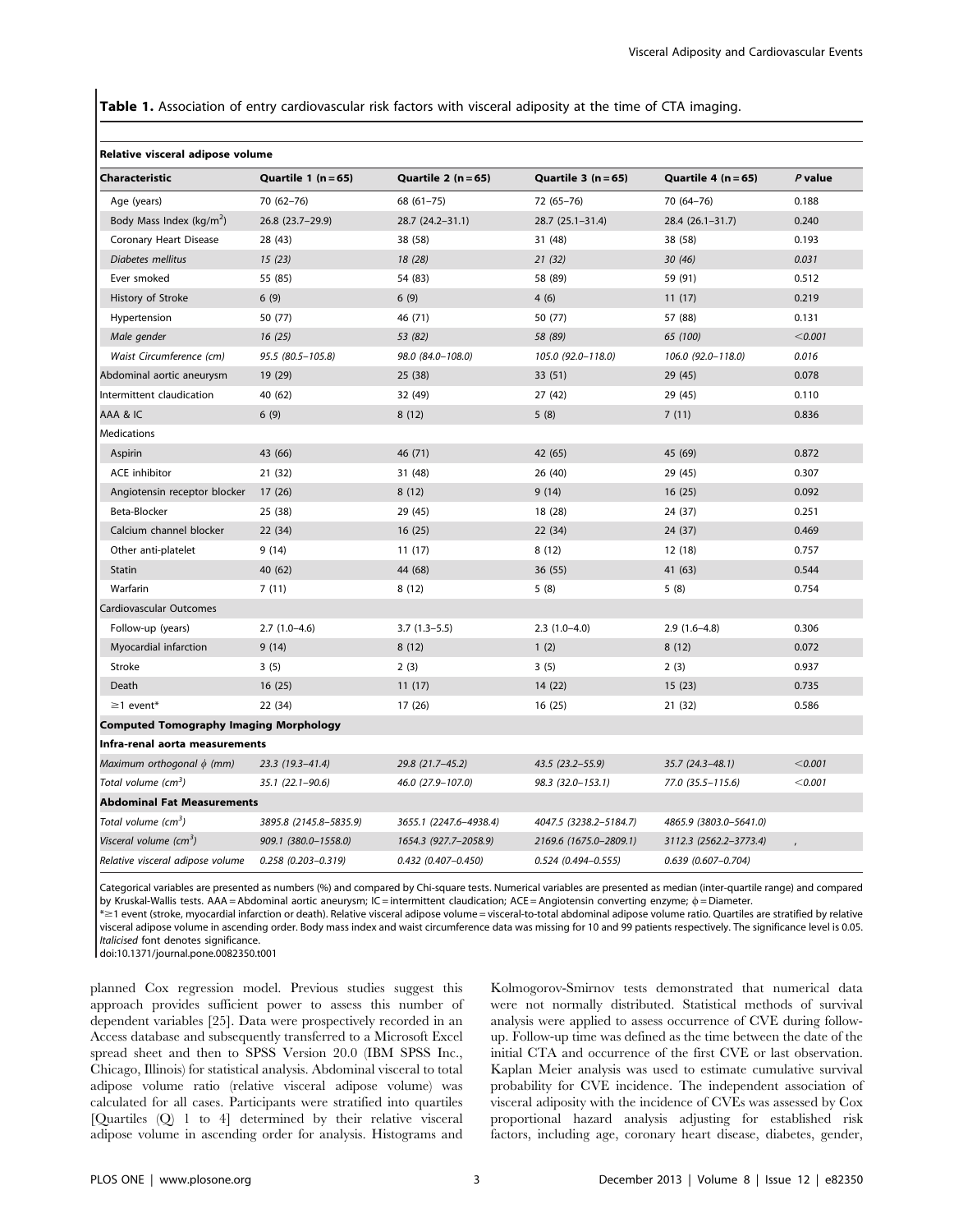

Figure 1. Kaplan Meier analysis illustrating freedom from cardiovascular events in relation to relative visceral adipose volume quartiles. There was no significant association between the incidence of non-fatal myocardial infarction, non-fatal stroke or death and visceral adiposity. \*Cardiovascular event incidence at 3 years ( $P = 0.517$ ). doi:10.1371/journal.pone.0082350.g001

hypertension and smoking history. Results of the Cox analysis are presented as hazard ratios (HR) and 95% confidence intervals (95%-CI). Only the first event was used in the Cox analysis if more than one event was recorded for the participant.

## Results

## Characteristics of patients at recruitment

From May 2003 to February 2012 260 participants were recruited. All study participants resided in north Queensland, mostly from Townsville and surrounding communities. Table 1 illustrated the presenting characteristics of the patients in relation to the quartile of relative visceral adipose volume defined as Q1 (lowest relative visceral adipose volume) to Q4 (highest relative visceral adipose volume). The study group comprised 106 (41%) cases with AAA, 128 (49%) cases with lower limb atherothrombosis and 26 (10%) cases with both AAA and atherothrombosis. Median relative visceral adipose volumes in Q1, Q2, Q3 and Q4 were 0.26 [inter-quartile range (IQR) 0.20 to 0.32],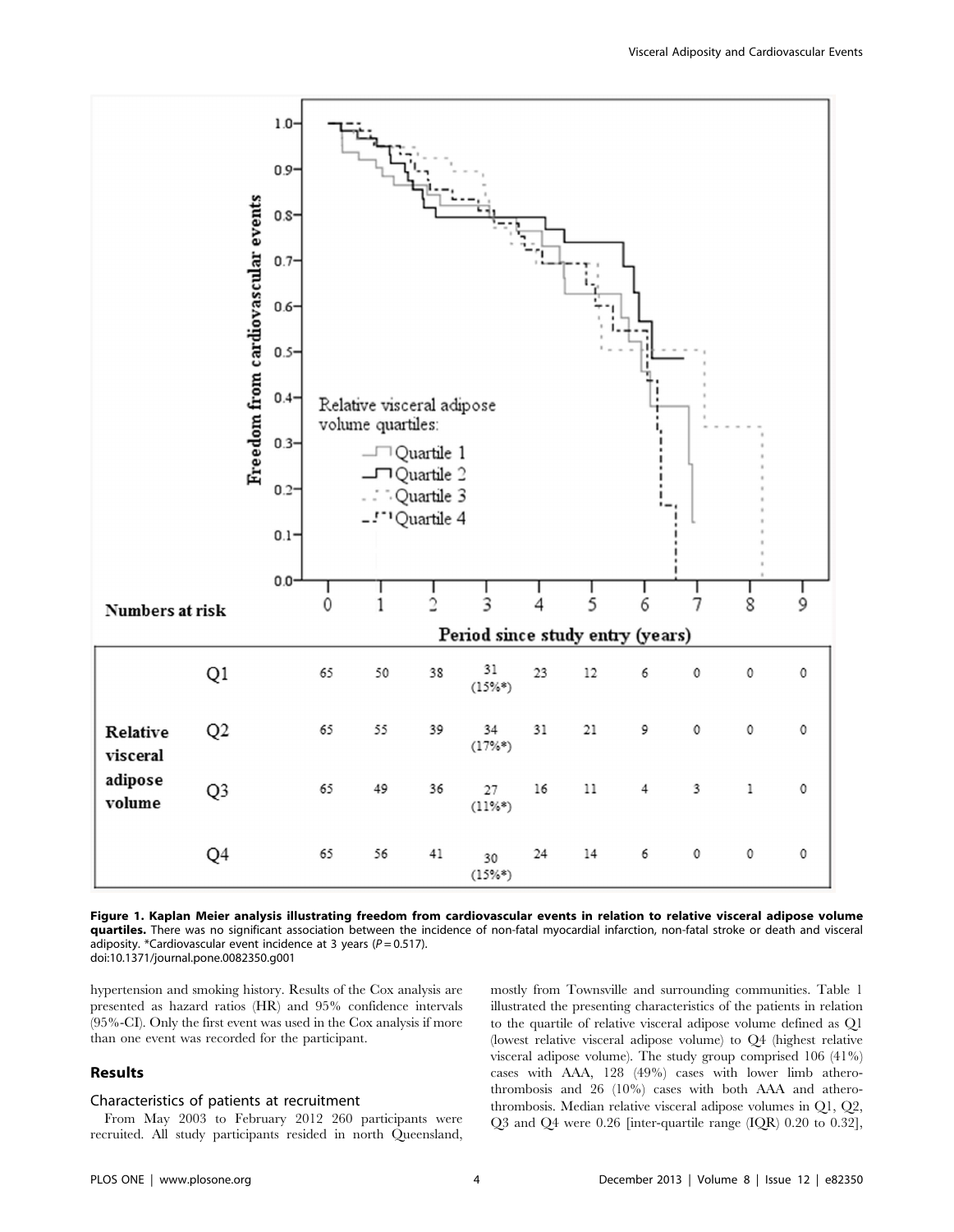Table 2. Independent determinants of cardiovascular events (myocardial infarction, stroke or death) in patients with PAD.

| <b>Prognostic Factor</b>         | Sample Size (n = 260) | Cardiovascular Events (n = 76) | HR (95% C.I.)         | $P$ Value |
|----------------------------------|-----------------------|--------------------------------|-----------------------|-----------|
| Relative visceral adipose volume |                       |                                |                       |           |
| Ouartile 1                       | 65                    | 22                             | 1 (Ref.)              |           |
| Quartile 2                       | 65                    | 17                             | 1.111 (0.520-2.371)   | 0.786     |
| Quartile 3                       | 65                    | 16                             | 1.035 (0.449-2.387)   | 0.935     |
| <b>Ouartile 4</b>                | 65                    | 21                             | 1.228 (0.509-2.960)   | 0.647     |
| Age                              |                       |                                |                       |           |
| Below median                     | 126                   | 24                             | $1$ (Ref.)            |           |
| Above Median                     | 134                   | 52                             | 2.981 (1.762-5.044)   | < 0.001   |
| <b>Coronary Heart Disease</b>    |                       |                                |                       |           |
| Absent                           | 125                   | 26                             | 1 (Ref.)              |           |
| Present                          | 135                   | 50                             | 1.758 (1.032-2.995)   | 0.038     |
| <b>Diabetes</b>                  |                       |                                |                       |           |
| Absent                           | 176                   | 49                             | $1$ (Ref.)            |           |
| Present                          | 84                    | 27                             | 1.025 (0.620-1.697)   | 0.922     |
| Gender                           |                       |                                |                       |           |
| Female                           | 68                    | 26                             | 1 (Ref.)              |           |
| Male                             | 192                   | 50                             | 1.858 (0.901-3.829)   | 0.093     |
| Hypertension                     |                       |                                |                       |           |
| Absent                           | 57                    | 14                             | 1 (Ref.)              |           |
| Present                          | 203                   | 62                             | $0.899$ (0.463-1.745) | 0.753     |
| <b>Smoking History</b>           |                       |                                |                       |           |
| Absent                           | 34                    | $\overline{7}$                 | 1 (Ref.)              |           |
| Present                          | 226                   | 69                             | 2.020 (0.876-4.656)   | 0.099     |

HR = hazard ratio, CI = confidence interval, Ref. = reference. Relative visceral adipose volume = visceral-to-total abdominal adipose volume ratio. Quartiles are stratified by relative visceral adipose volume in ascending order. The significance level is 0.05. Italicised font indicates significance. doi:10.1371/journal.pone.0082350.t002

0.43 (IQR 0.41 to 0.45), 0.52 (IQR 0.49 to 0.56) and 0.64 (IQR 0.61 to 0.70) respectively. At entry higher relative visceral adipose volume was noted in patients who were male, had diabetes, had a larger WC and had larger abdominal aortas (Table 1). All other characteristics were similar between quartiles of relative visceral adipose volume.

#### Kaplan Meier Analysis

Patients were followed for a median of 2.8 years (IQR 1.2 to 4.8) from the initial CTA until the first event or loss to follow-up. A total of 92 major CVEs were recorded in 76 patients. The major CVEs included myocardial infarction  $(n = 26)$ , stroke  $(n = 10)$  and death  $(n = 56)$ . Overall the combined incidence of myocardial infarction, stroke or death was 15% at 3 years. Higher relative visceral adipose volume was not associated with the cumulative incidence of major CVEs (Figure 1). At 3 years the incidence of major CVEs was 15%, 17%, 11% and 15% for patients with relative visceral adipose volume in quartiles one, two, three and four, respectively, at entry,  $P = 0.517$ . The incidence of non-fatal myocardial infarction and non-fatal stroke were also not associated with relative visceral adipose volume quartiles (Figure S1 and Figure S2). The relationship between visceral adiposity and the combined incidence of myocardial infarction, stroke or death were also analysed separately for the following sub-sets of patients with no significant associations found: Patients with and without diabetes (Figure S3 and Figure S4); patients with AAA (Figure

S5) and patients with lower limb athero-thrombosis but no AAA (Figure S6).

#### Cox proportional hazard analysis

Relative visceral adipose volume was not associated with combined major CVEs after adjustment for traditional risk factors (Table 2). Older age (HR 2.98; 95%CI 1.76 to 5.04) and coronary heart disease (HR 1.76; 95%CI 1.03 to 3.00) were associated with the incidence of combined major CVEs. Separate analyses for non-fatal myocardial infarction and stroke are illustrated in Table S1 and Table S2. There was no consistent association of visceral adipose volumes with non-fatal myocardial infarction although patients in quartile three did appear to have a lower incidence of events compared to those in quartile one (HR 0.094; 95% CI 0.010 to 0.892) (Table S1). No association was found between traditional cardiovascular risk factors and non-fatal stroke incidence (Table S2). All patients who had non-fatal stroke had a smoking history and hence the data was multi-collinear. The data was re-analysed to exclude those participants without a smoking history but the results were similar (not shown). Relative visceral adipose volume was not associated with non-fatal stroke incidence (Table S2). Separate analyses of the following sub-sets of patients did not find any association between relative visceral adipose volume and combined CVEs after adjustment for traditional risk factors: Patients with and without diabetes; patients with AAA and patients with lower limb athero-thrombosis but no AAA (Table S3, Table S4, Table S5 and Table S6).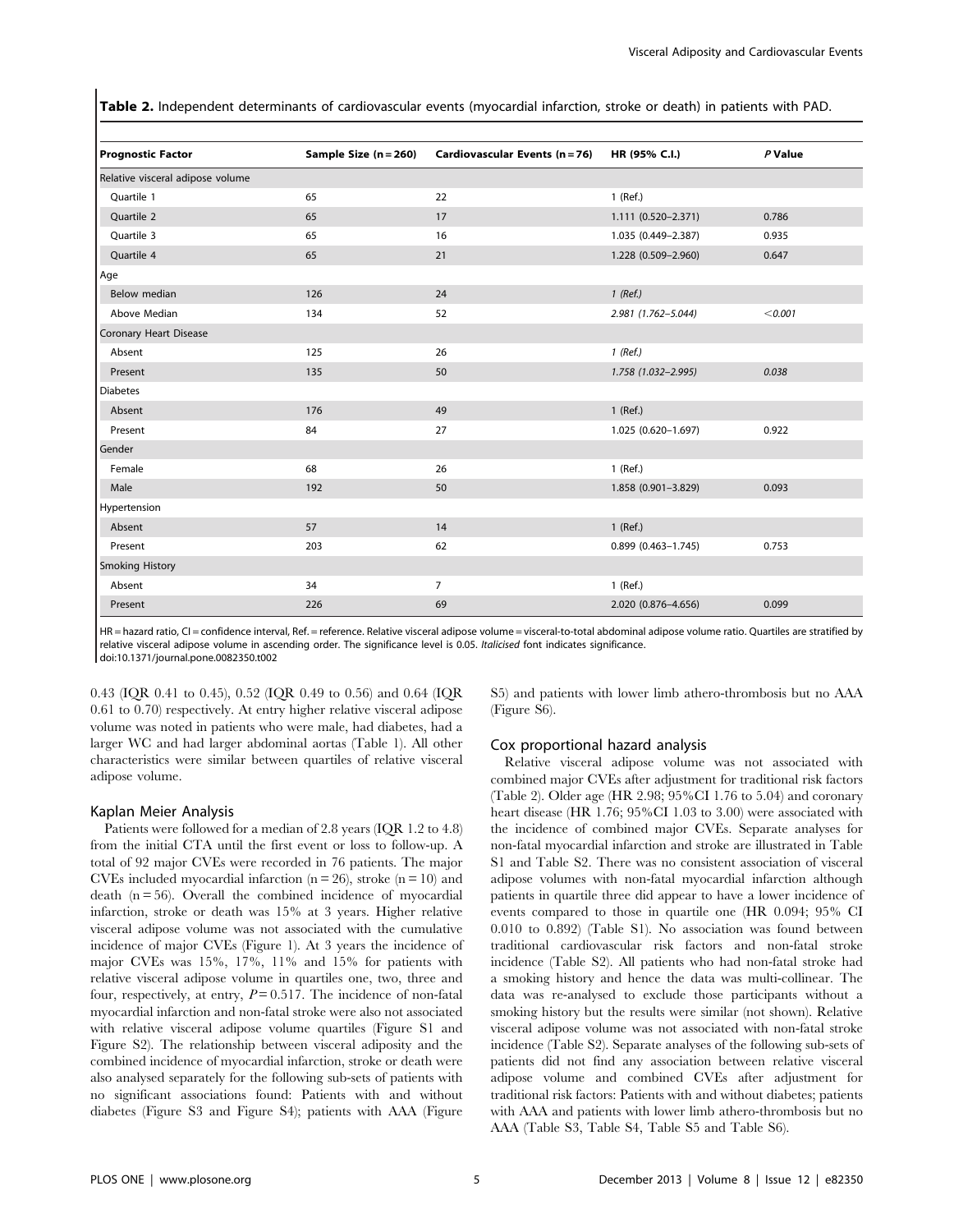Table 3. Summary of studies assessing the association of obesity and cardiovascular events in patients with peripheral artery disease [12]. Table 3. Summary of studies assessing the association of obesity and cardiovascular events in patients with peripheral artery disease [12].

| Study                                                                                      | N with PAD | <b>Obesity Measure</b>                                                                           | <b>Outcome Event</b>                                                                                                                                                                                 | Median Follow-up,<br>years | €             | 95%CI         | Δ       | Conclusion                                                                                                                       |
|--------------------------------------------------------------------------------------------|------------|--------------------------------------------------------------------------------------------------|------------------------------------------------------------------------------------------------------------------------------------------------------------------------------------------------------|----------------------------|---------------|---------------|---------|----------------------------------------------------------------------------------------------------------------------------------|
| Barba et al. (2009)<br>$[28]$                                                              | 724        | BMl≥20 kg/m <sup>2</sup>                                                                         | Combined events: MI, ischaemic<br>stroke, critical limb ischaemia,<br>cardiovascular death                                                                                                           | 1.2                        |               |               |         | Inverse association between BMI<br>and cardiovascular mortality                                                                  |
| Bhatt et al. (2010) [6]                                                                    | 7191       | $BM$ $>$ 30 kg/m <sup>2</sup>                                                                    | Combined events: Cardiovascular<br>death, MI, stroke, cardiovascular<br>hospitalisation                                                                                                              | 4.0                        |               |               |         | BMI<20 had a higher incidence of<br>major CVEs compared to BMI>20                                                                |
| Diehm et al. (2009)<br>$[27]$                                                              | 1429       | $BMl \geq 30 \text{ kg/m}^2$                                                                     | revascularization, or lower-extremity<br>revascularization, stroke, carotid<br>Combined events: MI, coronary<br>peripheral vascular events                                                           | 5.0                        | 1.05          | $0.90 - 1.22$ |         | associated with death or severe<br>BMI>30 kg/m <sup>2</sup> was not<br><b>CVES</b>                                               |
| Giugliano et al. (2010)<br>$[17]$                                                          | 190        | WC≥88 cm women,<br>$BMI \geq 30$ kg/m <sup>2</sup> ;<br>$\geq$ 102 cm male                       | imb ischaemia, cardiovascular death<br>Cerebrovascular event, peripheral<br>Combined events: MI, angina,<br>coronary revascularisation,                                                              | 2.6                        | $\frac{8}{1}$ | $1.01 - 1.15$ | 0.045   | WC associated with CVEs but not<br>BMI. Abdominal obesity and to a<br>lesser extent general obesity<br>confers a worse prognosis |
| Golledge et al. (2007)                                                                     | 80         | >94 cm male; Additional<br>measures: BMI (kg/m <sup>2</sup> );<br>WC>80 cm female,<br><b>WHR</b> | stroke, coronary or peripheral<br>Combined events: Death, MI,<br>revascularisation                                                                                                                   | 2.0                        | 1.16          | $1.08 - 1.26$ | < 0.001 | WC was associated with<br>cardiovascular events                                                                                  |
| Golledge et al. (2013)<br>[18]                                                             | 1472       | $BMl \geq 30 \ kg/m^2$                                                                           | Death                                                                                                                                                                                                | 14                         | 0.59          | $0.41 - 0.85$ | 0.005   | Obesity associated with a reduced<br>risk of death                                                                               |
| Lakshmanan et al.<br>$(2010)$ $[26]$                                                       | 193        | WHR $> 0.9$                                                                                      | Cardiovascular death                                                                                                                                                                                 | 5.7                        | 0.93          | $0.72 - 1.20$ |         | Cardiovascular mortality was not<br>associated with WHR>0.9                                                                      |
| Reid et al. (2012) [5]                                                                     | 256        | $BMl \geq 30 kg/m2$                                                                              | Combined events: Death, MI,<br>stroke, hospitalisation for<br>cardiac procedure                                                                                                                      | $\overline{1.0}$           |               |               |         | compared to overweight and<br>Obese cases had a lower<br>incidence of major CVEs<br>ideal BMI cases                              |
| *Model incorporating BMI and waist circumference.<br>doi:10.1371/journal.pone.0082350.t003 |            |                                                                                                  | PAD, peripheral artery disease; HR, hazard ratio; CI, confidence interval; Waist circumference; BMI, body mass index; WHR, waist-to-hip ratio; MJ, myocardial infarction; CVE, cardiovascular event; |                            |               |               |         |                                                                                                                                  |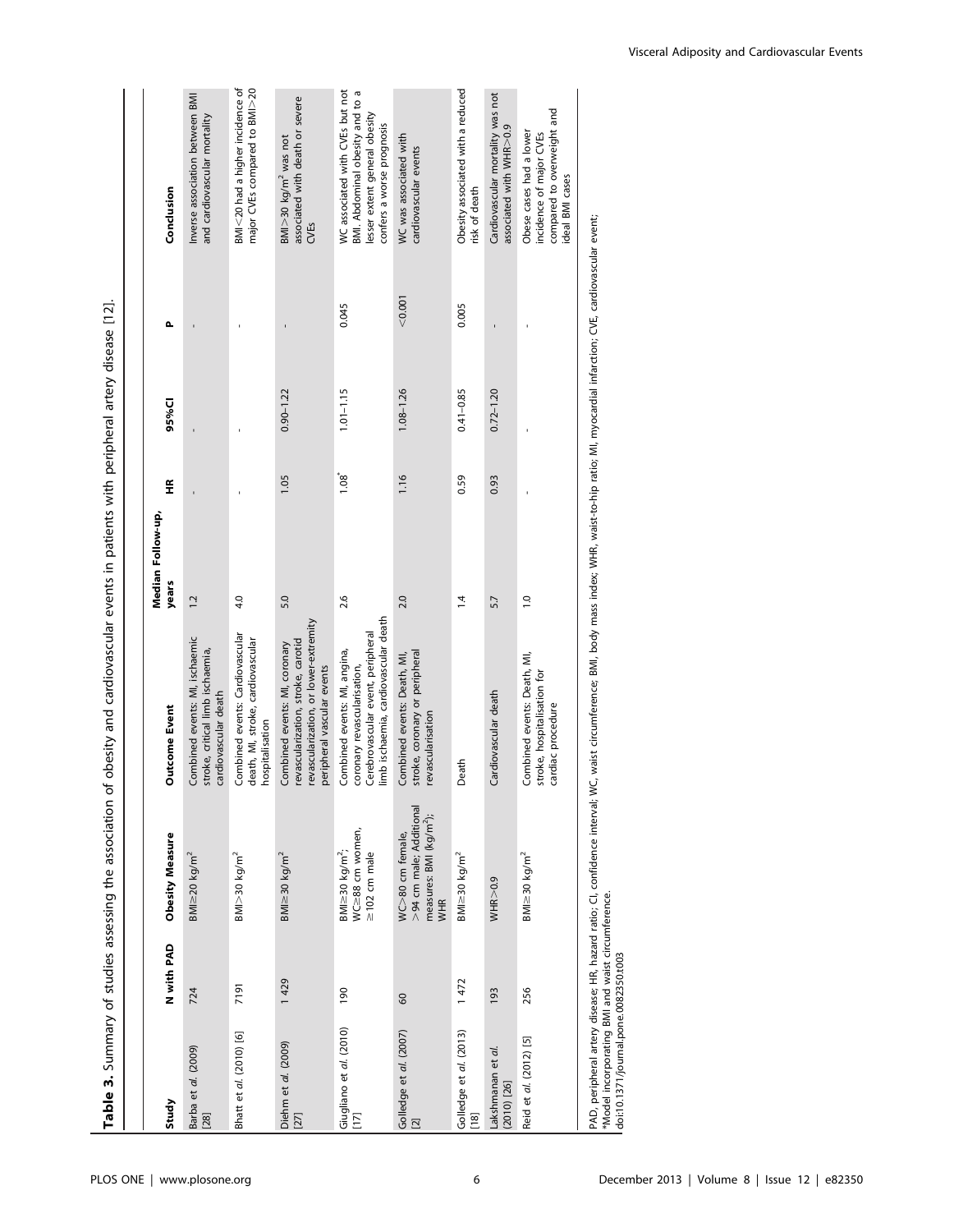## **Discussion**

The main finding from this study was that relative abdominal visceral adipose volume assessed from thresholded CTA was not associated with major CVEs in patients with PAD. The incidence of major CVEs in this study was similar to other comparative studies such as Alberts and colleagues who reported a 3 year incidence for major CVEs of 6% and 12% for asymptomatic and symptomatic PAD cases respectively [4].

Eight studies have previously assessed the association of various anthropometric measures with CVEs in PAD populations (Table 3) [2], [5], [6], [17], [18], [26–28] however no previous studies specifically assessed abdominal visceral adipose volume. Of the eight identified studies, two studies reported a more powerful association of WC with CVEs than body mass index (BMI) [2], [17]. Results from the studies that assessed BMI were conflicting: two studies reported less CVEs in obese subjects [5], [18]; one study reported a negative association of overweight but not obesity with CVEs [28], one study reported an inverse association of  $BMI > 20 \text{ kg/m}^2$  with CVEs [6] and one study did not find a significant association between BMI and CVEs [27]. One study did not find a significant association between WHR and CVEs [26]. Although only based on two studies, these results suggest that WC may be a more consistent predictor of CVEs than BMI in PAD patients [2], [17]. WC is a commonly used estimate of visceral adipose although it does not directly measure visceral adipose volume [29].

Two studies have previously assessed the association of visceral adipose measured from thresholded CTAs with CVEs although these were not in patients with PAD [30], [31]. Gabriella and colleagues assessed a group of HIV positive patients and Kamimura and colleagues assessed a group of patients with chronic kidney disease [30], [31]. Both studies reported an association between visceral adipose and cardiovascular death [30], [31]. BMI was not associated with CVEs [30]. However Kamimura and colleagues assessed visceral adiposity by area from axial slices rather than volume as has been reported in this study [31]. Volumetric assessment could be suggested as a more accurate estimate of visceral adiposity. Both studies used 10 mm thick axial slices for assessment [30], [31] compared to this study which used 3 mm axial slices to provide a more detailed abdominal examination.

The findings in the current study differ from the findings of previous studies which have reported an association between WC and CVEs [2], [17] however our method directly assessed visceral adipose volume rather than other surrogate anthropometric measures which are more commonly used. We postulated that visceral adipose may be an important contributor to CVEs in patients with PAD. The majority of arteries including the abdominal aorta are surrounded by peri-vascular adipose tissue [14]. Visceral adipose has been shown to release pro-inflammatory adipokines which may promote adverse CVEs [14], [32–34]. However our findings suggest that other modifiable risk factors may play a more powerful role in promoting CVEs in PAD patients.

Several studies have reported an 'obesity paradox' in cohorts of patients with chronic disease such as heart failure [5], [18], [35– 37]. Higher BMIs ( $\geq$ 30.0 kg/m<sup>2</sup>) have been associated with lower mortality; overweight (25.0 to 29.9) kg/m<sup>2</sup> and obese cases had a lower risk of death relative to healthy BMI (18.5 kg/m<sup>2</sup> to 24.9) kg/m<sup>2</sup> controls [5], [18], [35–37]. Reid and colleagues reported that at 1 year the incidence of major CVEs in PAD cases was higher in the normal weight group (11.6%) compared to the overweight (10.9%) and obese groups (9.3%) [5]. While the underlying mechanisms of the 'obesity paradox' remain unclear

[5] it appears likely the contradictory factors like nutritional status, muscle mass and association of other risk factors such as physical activity maybe important [2], [17], [18]. The findings of the current study suggest that complications of PAD maybe better limited by lifestyle modification targeting smoking cessation and increased physical activity [38] and medical therapies (ACE inhibitors [39], beta-blockers, aspirins and statins) rather than therapies focused on adipose distribution per se [40].

This study has a number of limitations. Firstly considering the need to adjust for confounding variables the sample size in this study was relatively small but in line with our sample size calculation. Secondly, patients were from a mixed group with either AAA, lower limb athero-thrombosis or both. CTA imaging of a 'healthy' control group would not have been ethical or appropriate. Characteristics of the included participants were however similar considering they had similar risk factors. Thirdly measurements of visceral adiposity were limited to the abdomen and did not include visceral adiposity from other sites.

In conclusion this study suggests that relative visceral adipose volume is not associated with major CVEs in patients with PAD. These findings do not support interventions specifically targeting visceral adipose as secondary preventative measures in patients with PAD.

## Supporting Information

Figure S1 Kaplan Meier analysis illustrating freedom from myocardial infarction in relation to relative visceral adipose volume quartiles. There was no significant association between the incidence of myocardial infarction and visceral adiposity. \*Myocardial infarction event incidence at 3 years  $(P = 0.072)$ . (TIF)

Figure S2 Kaplan Meier analysis illustrating freedom from stroke in relation to relative visceral adipose volume quartiles. There was no significant association between the incidence of stroke and visceral adiposity. \*Stroke incidence at 3 years  $(P = 0.857)$ .



Figure S3 Kaplan Meier analysis illustrating freedom from cardiovascular events in relation to relative visceral adipose volume quartiles in patients with diabetes at entry. There was no significant association between the incidence of non-fatal myocardial infarction, non-fatal stroke or death and visceral adiposity. \*Cardiovascular event incidence at 3 years  $(P = 0.432)$ .

(TIF)

Figure S4 Kaplan Meier analysis illustrating freedom from cardiovascular events in relation to relative visceral adipose volume quartiles in patients that did not have diabetes at entry. There was no significant association between the incidence of non-fatal myocardial infarction, non-fatal stroke or death and visceral adiposity. \*Cardiovascular event incidence at 3 years ( $P = 0.297$ ). (TIF)

Figure S5 Kaplan Meier analysis illustrating freedom from cardiovascular events in relation to relative visceral adipose volume quartiles in patients with AAA at entry. There was no significant association between the incidence of non-fatal myocardial infarction, non-fatal stroke or death and visceral adiposity. \*Cardiovascular event incidence at 3 years ( $P = 0.093$ ).

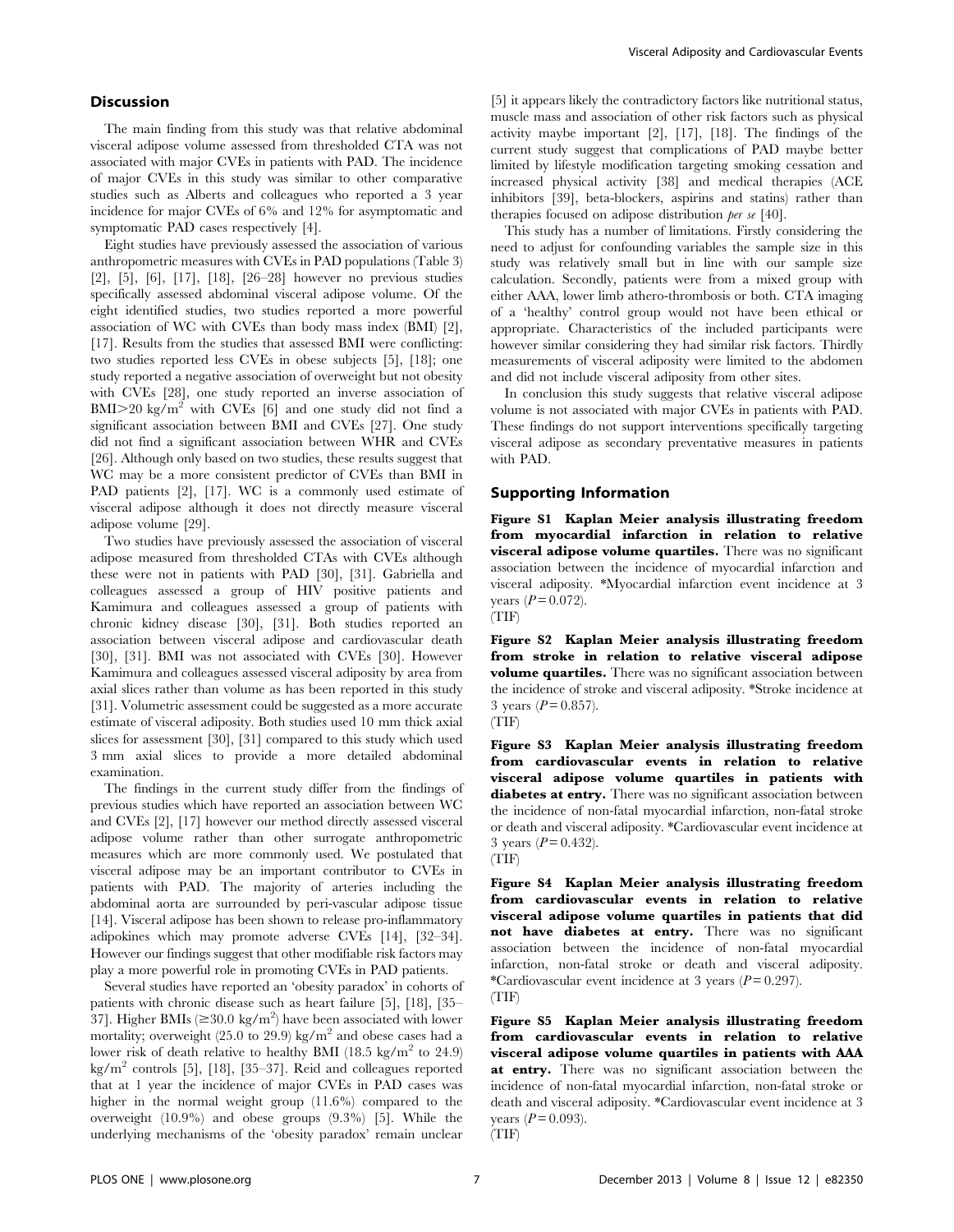Figure S6 Kaplan Meier analysis illustrating freedom from cardiovascular events in relation to relative visceral adipose volume quartiles in patients that did not have an AAA at entry. There was no significant association between the incidence of non-fatal myocardial infarction, nonfatal stroke or death and visceral adiposity. \*Cardiovascular event incidence at 3 years  $(P = 0.480)$ .

(TIF)

Table S1 Independent determinants of non-fatal myocardial infarction in patients with PAD.

(DOCX)

Table S2 Independent determinants of non-fatal stroke in patients with PAD.

(DOCX)

Table S3 Independent determinants of cardiovascular events (myocardial infarction, stroke, death) in patients with PAD and diabetes mellitus. (DOCX)

References

- 1. Krempf M, Parhofer KG, Steg PG, Bhatt DL, Ohman EM, et al. (2010) Cardiovascular event rates in diabetic and nondiabetic individuals with and without established atherothrombosis (from the REduction of Atherothrombosis for Continued Health [REACH] Registry). Am J Cardiol 105: 667–671.
- 2. Golledge J, Leicht A, Crowther RG, Clancy P, Spinks WL, et al. (2007) Association of obesity and metabolic syndrome with the severity and outcome of intermittent claudication. J Vasc Surg 45: 40–46.
- 3. Mortality results for randomised controlled trial of early elective surgery or ultrasonographic surveillance for small abdominal aortic aneurysms (1998). The UK Small Aneurysm Trial Participants. Lancet 352: 1649–55.
- 4. Alberts MJ, Bhatt DL, Mas JL, Ohman EM, Hirsch AT, et al. (2009) Three-year follow-up and event rates in the international REduction of Atherothrombosis for Continued Health Registry. Eur Heart J 30: 2318–2326.
- 5. Reid CM, Ademi Z, Nelson MR, Connor G, Chew DP, et al. (2012) Outcomes from the REACH Registry for Australian general practice patients with or at high risk of atherothrombosis. Med J Aust 196: 193–197.
- 6. Bhatt DL, Eagle KA, Ohman EM, Hirsch AT, Goto S, et al. (2010) Comparative determinants of 4-year cardiovascular event rates in stable outpatients at risk of or with atherothrombosis. JAMA: the journal of the American Medical Association: 304(12):1350–7.
- 7. Ademi Z, Liew D, Chew D, Conner G, Shiel L, et al. (2009) Drug treatment and cost of cardiovascular disease in Australia. Cardiovasc Ther 27: 164–172.
- 8. Cacoub PP, Zeymer U, Limbourg T, Baumgartner I, Poldermans D, et al. (2011) Effects of adherence to guidelines for the control of major cardiovascular risk factors on outcomes in the REduction of Atherothrombosis for Continued Health (REACH) Registry Europe. Heart 97: 660–667.
- 9. Bhatt DL, Steg PG, Ohman EM, Hirsch AT, Ikeda Y, et al. (2006) International prevalence, recognition, and treatment of cardiovascular risk factors in outpatients with atherothrombosis. Jama 295: 180–189.
- 10. Read A, Ramwell H, Storer H, Webber J (2004) A primary care intervention programme for obesity and coronary heart disease risk factor reduction. Br J Gen Pract 54: 272–278.
- 11. Baik I, Ascherio A, Rimm EB, Giovannucci E, Spiegelman D, et al. (2000) Adiposity and mortality in men. Am J Epidemiol 152: 264–271.
- 12. Cronin O, Morris DR, Walker PJ, Golledge J (2013) The association of obesity with cardiovascular events in patients with peripheral artery disease. Atherosclerosis 228: 316–323.
- 13. Tjandra J, Clunie G, Kaye A, Smith J (2006) Textbook of Surgery 3 ed. Carlton, Australia: Blackwell Publishing Ltd.
- 14. Henrichot E, Juge-Aubry CE, Pernin A, Pache JC, Velebit V, et al. (2005) Production of chemokines by perivascular adipose tissue: a role in the pathogenesis of atherosclerosis? Arterioscler Thromb Vasc Biol 25: 2594–2599.
- 15. Myers JN, White JJ, Narasimhan B, Dalman RL (2010) Effects of exercise training in patients with abdominal aortic aneurysm: preliminary results from a randomized trial. J Cardiopulm Rehabil Prev 30: 374–383.
- 16. Myers J, Powell A, Smith K, Fonda H, Dalman RL (2011) Cardiopulmonary exercise testing in small abdominal aortic aneurysm: profile, safety, and mortality estimates. Eur J Cardiovasc Prev Rehabil.
- 17. Giugliano G, Brevetti G, Laurenzano E, Brevetti L, Luciano R, et al. (2010) The prognostic impact of general and abdominal obesity in peripheral arterial disease. Int J Obes (Lond) 34: 280–286.
- 18. Golledge J, Cronin O, Iyer V, Bradshaw B, Moxon JV, et al. (2013) Body mass index is inversely associated with mortality in patients with peripheral vascular disease. Atherosclerosis 229(2):549–55.

Table S4 Independent determinants of cardiovascular events (myocardial infarction, stroke, death) in patients with PAD without diabetes mellitus.

(DOCX)

Table S5 Independent determinants of cardiovascular events (myocardial infarction, stroke, death) in patients with AAA. (DOCX)

Table S6 Independent determinants of cardiovascular events (myocardial infarction, stroke, death) in patients with PAD excluding AAA patients.

(DOCX)

## Author Contributions

Conceived and designed the experiments: OC PW JG. Performed the experiments: OC BB VI JG. Analyzed the data: OC BB VI MC PB PW JG. Contributed reagents/materials/analysis tools: BB MC OC JG VI. Wrote the manuscript: OC JG. Statistics: PB MC JG OC. Reviewing and editing: OC BB VI MC PB PW JG.

- 19. Maurovich-Horvat P, Massaro J, Fox CS, Moselewski F, O'Donnell CJ, et al. (2007) Comparison of anthropometric, area- and volume-based assessment of abdominal subcutaneous and visceral adipose tissue volumes using multidetector computed tomography. Int J Obes (Lond) England. pp. 500–506.
- 20. Yoshizumi T, Nakamura T, Yamane M, Islam AH, Menju M, et al. (1999) Abdominal fat: standardized technique for measurement at CT. Radiology 211: 283–286.
- 21. Schlett CL, Massaro JM, Lehman SJ, Bamberg F, O'Donnell CJ, et al. (2009) Novel measurements of periaortic adipose tissue in comparison to anthropometric measures of obesity, and abdominal adipose tissue. Int J Obes (Lond) England. pp. 226–232.
- 22. Kobayashi J, Tadokoro N, Watanabe M, Shinomiya M (2002) A novel method of measuring intra-abdominal fat volume using helical computed tomography. Int J Obes Relat Metab Disord 26: 398–402.
- 23. Irlbeck T, Massaro JM, Bamberg F, O'Donnell CJ, Hoffmann U, et al. (2010) Association between single-slice measurements of visceral and abdominal subcutaneous adipose tissue with volumetric measurements: the Framingham Heart Study. Int J Obes (Lond) 34: 781–787.
- 24. Grenon SM, Vittinghoff E, Owens CD, Conte MS, Whooley M, et al. (2013) Peripheral artery disease and risk of cardiovascular events in patients with coronary artery disease: Insights from the Heart and Soul Study. Vasc Med 18(4):176–84.
- 25. Vittinghoff E, McCulloch CE (2007) Relaxing the rule of ten events per variable in logistic and Cox regression. Am J Epidemiol 165: 710–718.
- 26. Lakshmanan R, Hyde Z, Jamrozik K, Hankey GJ, Norman PE (2010) Population-based observational study of claudication in older men: the Health in Men Study. Med J Aust 192: 641–645.
- 27. Diehm C, Allenberg JR, Pittrow D, Mahn M, Tepohl G, et al. (2009) Mortality and vascular morbidity in older adults with asymptomatic versus symptomatic peripheral artery disease. Circulation 120: 2053–2061.
- 28. Barba R, Bisbe J, Pedrajas JN, Toril J, Monte R, et al. (2009) Body mass index and outcome in patients with coronary, cerebrovascular, or peripheral artery disease: findings from the FRENA registry. Eur J Cardiovasc Prev Rehabil 16: 457–463.
- 29. National Heart Lung and Blood Institute (1998) Clinical Guidelines on Identification, Evaluation and Treatment of Overweight and Obesity in Adults: The Evidence Report.
- 30. Gabriella O, Giovanni G, Stefano Z, Federica C, Pietro B, et al. (2012) Ectopic fat is linked to prior cardiovascular events in men with HIV. J Acquir Immune Defic Syndr 59: 494–497.
- 31. Kamimura MA, Carrero JJ, Canziani ME, Watanabe R, Lemos MM, et al. (2013) Visceral obesity assessed by computed tomography predicts cardiovascular events in chronic kidney disease patients. Nutr Metab Cardiovasc Dis  $93(9)$ :891-7
- 32. Golledge J, Clancy P, Jamrozik K, Norman PE (2007) Obesity, adipokines, and abdominal aortic aneurysm: Health in Men study. Circulation 116: 2275–2279.
- 33. Police SB, Thatcher SE, Charnigo R, Daugherty A, Cassis LA (2009) Obesity promotes inflammation in periaortic adipose tissue and angiotensin II-induced abdominal aortic aneurysm formation. Arterioscler Thromb Vasc Biol 29: 1458– 1464.
- 34. Rosito GA, Massaro JM, Hoffmann U, Ruberg FL, Mahabadi AA, et al. (2008) Pericardial fat, visceral abdominal fat, cardiovascular disease risk factors, and vascular calcification in a community-based sample: the Framingham Heart Study. Circulation 117: 605–613.